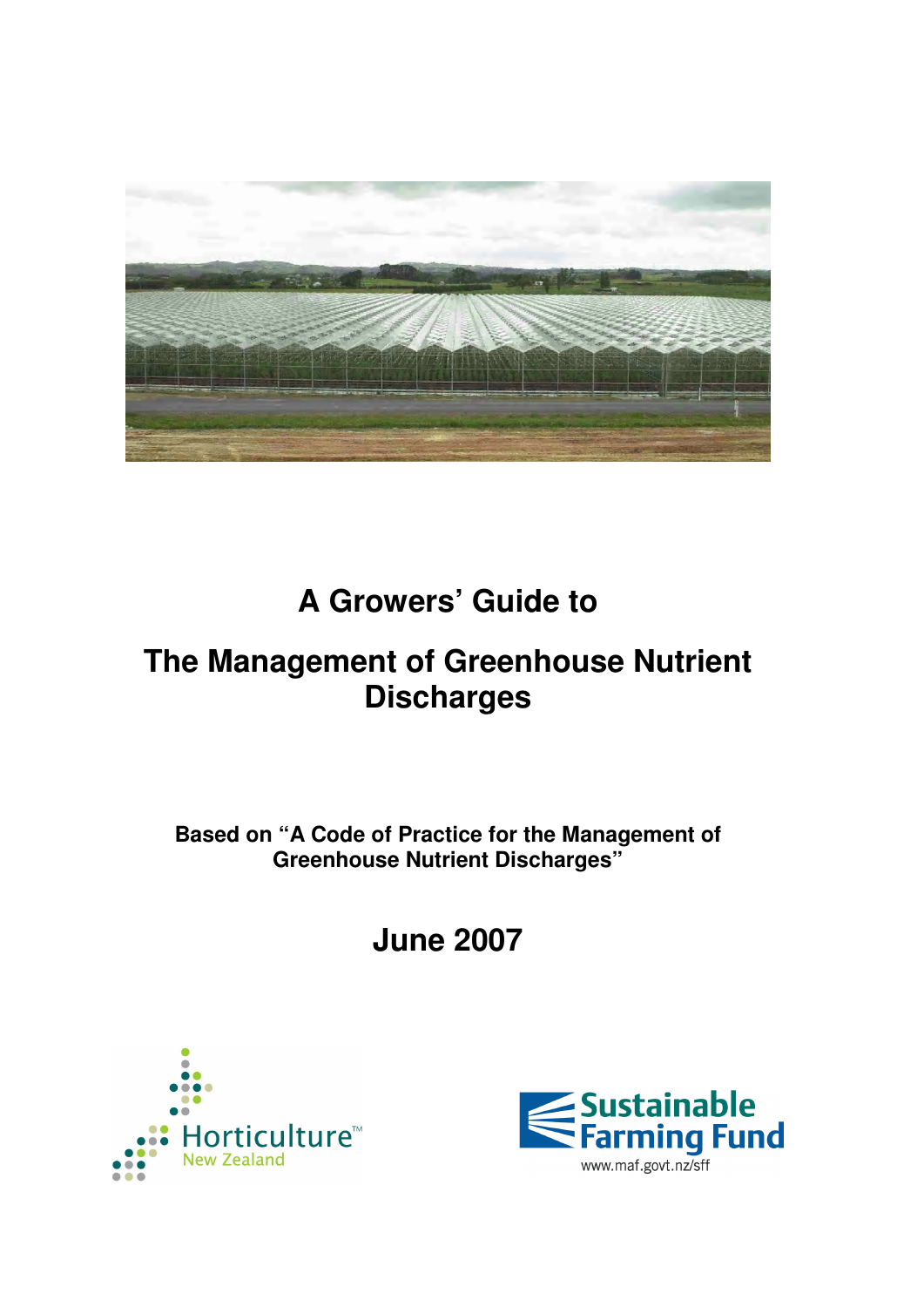### **Contents**

## **Acknowledgements**

Thanks to the following for their contributions toward the writing of this guide and the supporting Code of Practice:

Industry working group: A. Ivicevich, C. Smellie, B. Smith and K. Robertson Code Authors: J. R. Lewthwaite, I. S. Cornforth and W. T. Bussell (Unitec NZ) Industry workshops, updating the Code and preparation of this Guide: A. Barber (AgriLINK NZ) and L. Wharfe (The AgriBusiness Group)

Thanks go especially to the funding support from:





Fresh Tomato Product Group Northern Flower Growers' Association



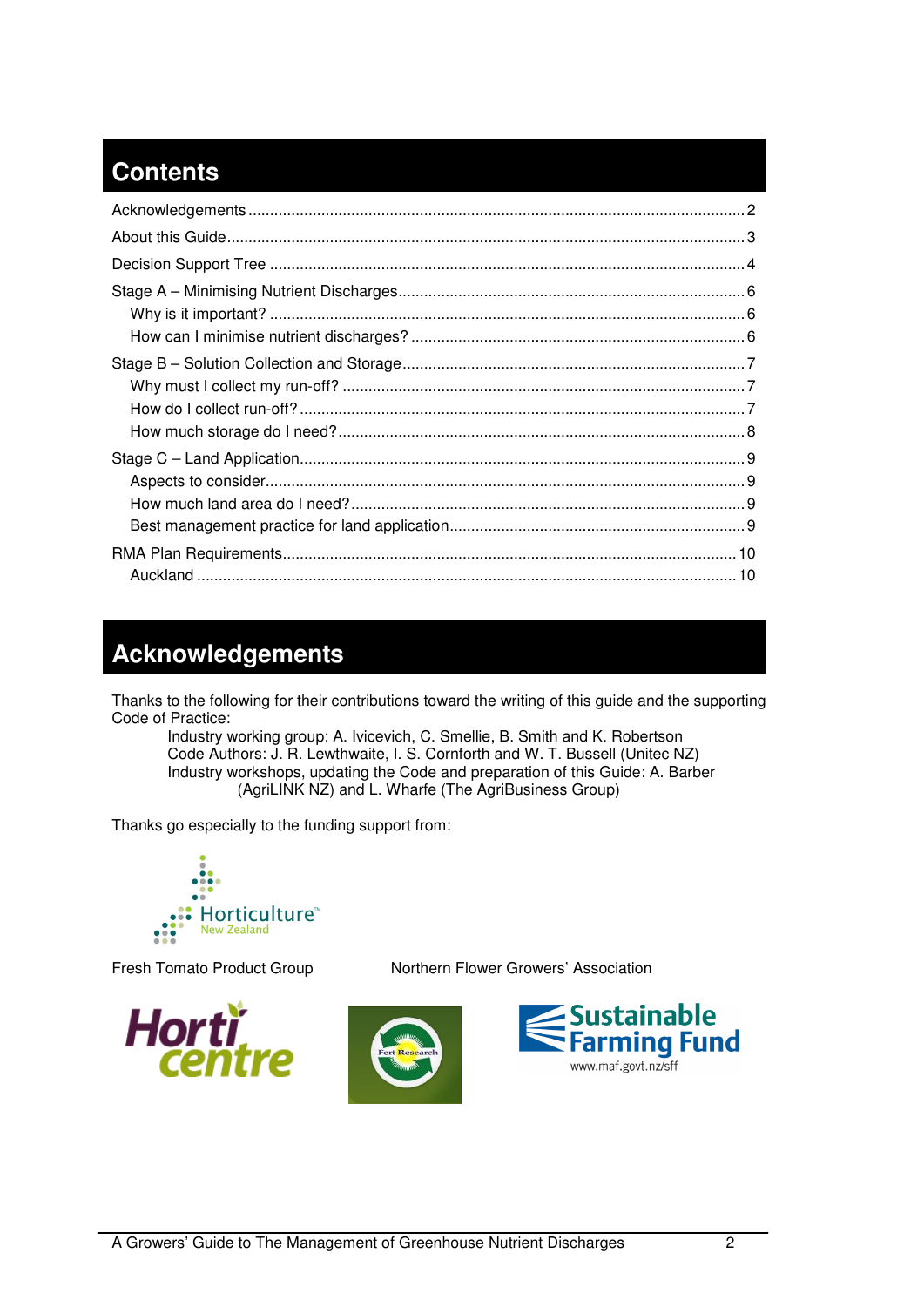# **About this Guide**

The purpose of 'A Growers' Guide to Managing Greenhouse Nutrient Discharges' is to assist growers with the practical, sustainable and legal management of discharging greenhouse nutrient solution.

All greenhouses with crops grown in soilless media will at some stage need to discharge or release excess nutrient solution. As the solution will contain nitrogen there will be the potential that the solution could contaminate water bodies. This Guide sets out what a grower needs to do to ensure that pollution does not occur when irrigating discharged nutrient solution.

The Guide is based on 'A Code of Practice for the Management of Greenhouse Nutrient Discharges' It does not replace the Code of Practice (COP) – growers will need to refer to the Code of Practice when working through any manual calculations, the Record Sheets and Fact Sheets.

The Code of Practice focus is on land application as the option for disposing of nutrient solution. Other options, such as denitrification, are not covered in this Guide but are included as options in a decision process. Future projects may provide more details on these other options.

The Code of Practice is designed for crops grown in soilless media. It is not intended to be used where a crop is grown directly in the soil.

Considerable research has been undertaken in the dairy industry on the land application of dairy shed effluent, and many aspects of the dairy industry guides are applicable to the greenhouse industry. Visit www.dexcel.co.nz and click on the environment link.

Electronic copies of the Code of Practice are available from www.hortnz.co.nz Hard copies of the COP and excel model 'Greenhouse Nutrient Discharges' are available from The Business Manager – Fresh Tomato Product Group, Horticulture New Zealand. Phone 04 472 3795 or Facsimile 04 471 2861.

Direct discharges of unwanted nutrient solution to waterways or drains, including swampy ground, roadside drains and streams are not environmentally acceptable.

**In the past some operations have discharged nutrients to waterways, streams and drains - if you are still following this practice you need to upgrade your system IMMEDIATELY. The Guide and Code of Practice will assist you.** 

**NOTE: This Guide is based on the application of nutrient solution to land.**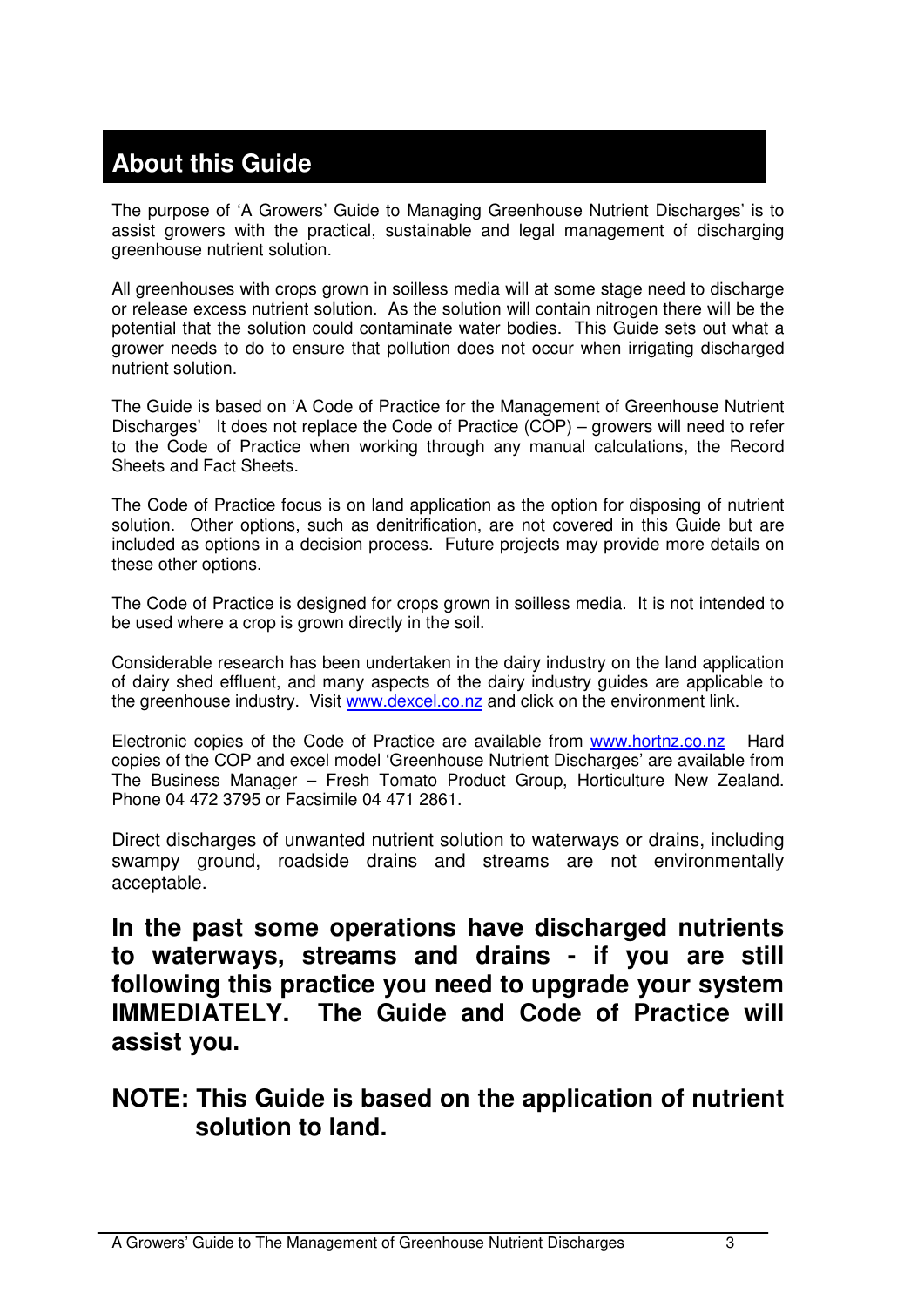### **Nutrient Solution Decision Process**

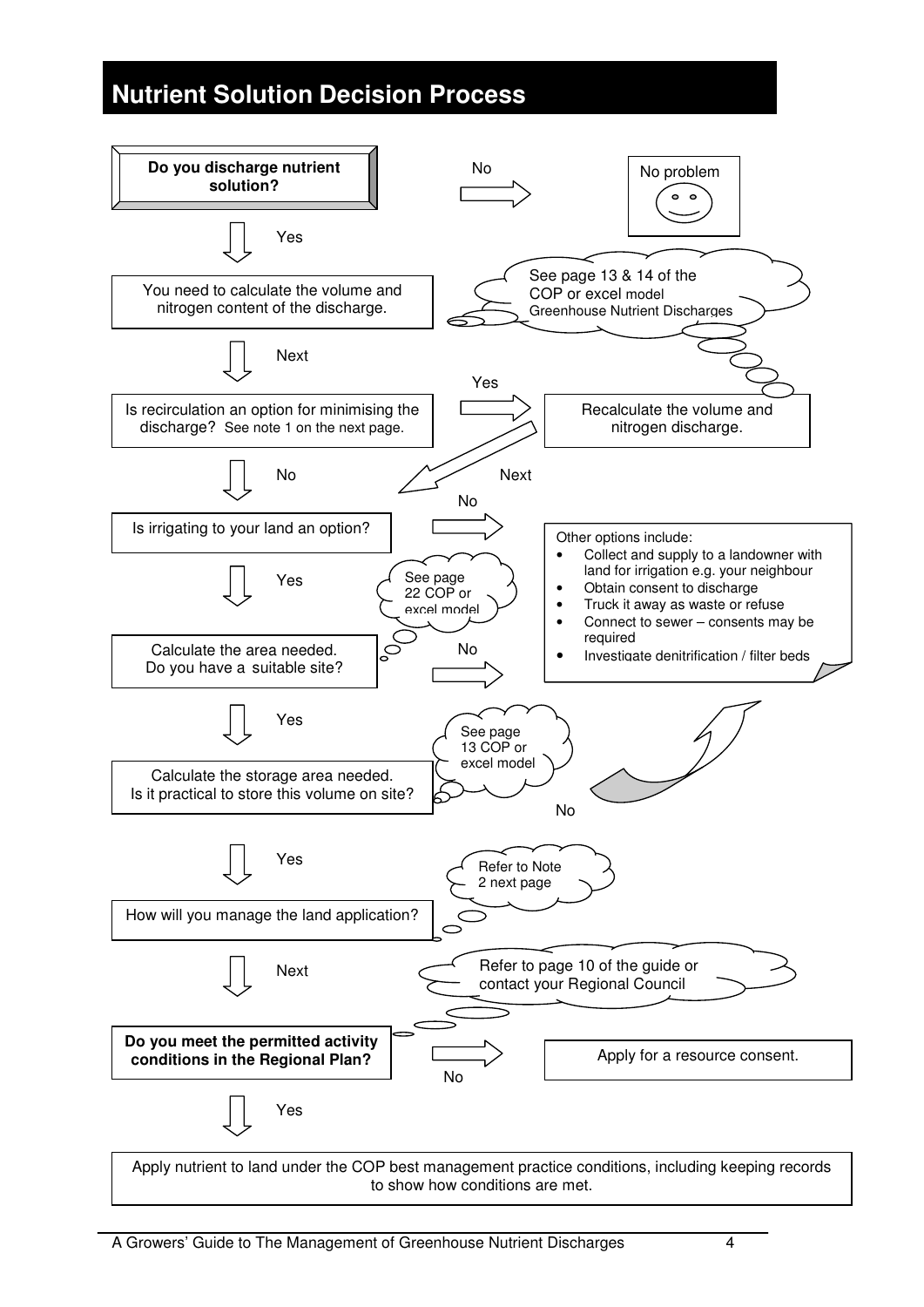#### **NOTES:**

- 1. Recirculation considerations:
	- Incoming water quality e.g. sodium levels
	- Water treatment system See COP Fact Sheet 1 page 10
	- Cost capital and running
	- **Disease management**
- 2. What management decisions need to be made for irrigation?
	- Site suitability. See COP Fact Sheet 3 page 26
	- Type of irrigation system
	- Soil moisture monitoring. See COP Fact Sheet 7 page 39
	- Soil nutrient balance regular soil nutrient testing
- 3. Resource Management obligations. See COP page 5 for further details
	- Generally, if an activity is not permitted in a plan a resource consent will be required.
	- A permitted activity does NOT mean that you can simply carry on as you always have.
	- Permitted activities may have conditions attached to them that are required to be met by users to enable the activity to be a carried out as a permitted activity.
	- A council may monitor permitted activities to ensure that the requirements of the permitted activity are being met.
	- Releasing nutrient solutions into the environment from soilless horticulture, whether to land or water, is classified as a discharge of a contaminant to the environment under the RMA.
	- In some cases resource consent may be needed if the volume of the nutrient solution being released is beyond a certain permitted level.
	- Growers need to ensure that they are aware of the requirements in their own region, and either comply with their regional council's permitted rules or obtain a resource consent for the release of nutrient solution.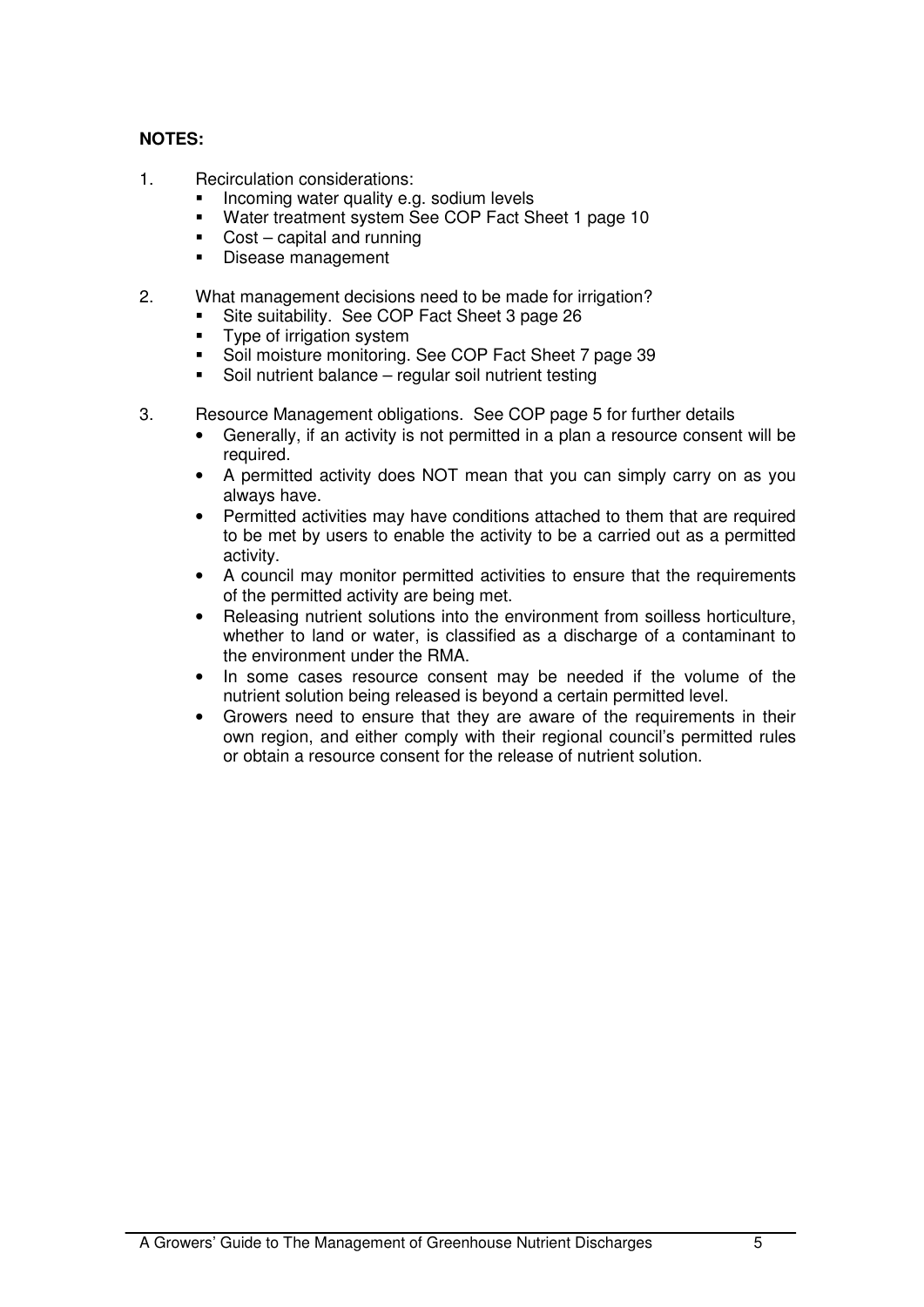# **Stage A – Minimising Nutrient Discharges**

#### **Why is it important?**

Reducing the volume of nutrient solution water discharged will save time, money (e.g. reduce the cost of your fertiliser) and improves the environment, regardless of the treatment system used.

The advantages of keeping the discharges to a minimum are:

- Cost savings if pumping the water through an irrigation system
- Storage ponds can be smaller
- **If irrigating less land is required**
- **•** Denitrification systems can be smaller
- **If trucking off-site, cartage costs are lower.**

#### **How can I minimise nutrient discharges?**

- Maintain hygiene in the recirculation system by avoiding contact with the soil and diseased plants
- Track and record the total quantity of water being applied to the crop
- Monitor the quantity of water applied per plant versus the quantity running off.
- **Upgrade to a more efficient soilless media to reduce the volume of run off.** e.g. from pumice or sawdust to fine grades of cocopeat or rockwool.
- Use or supplement with clean roof water, if less contaminated than other water sources
- **Use high quality aquifer water**
- Ensure there are no pipe leaks
- **Use high purity fertilisers.**
- Investigate and, if practical, install a recirculation and water treatment system
- Treat the water to control pathogenic fungi and remove contaminants e.g. iron, and algae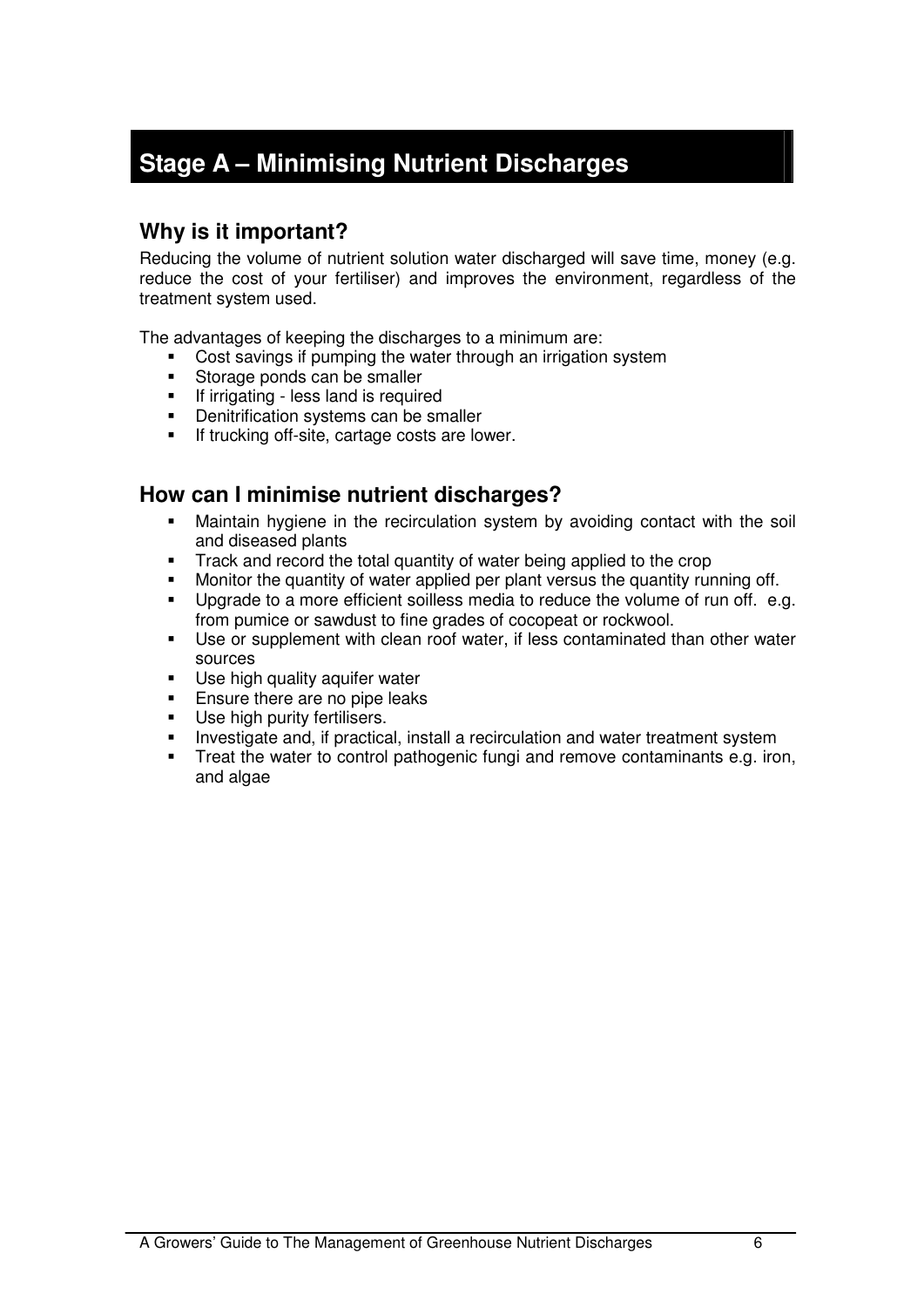### **Stage B – Solution Collection and Storage**

#### **Why must I collect my run-off?**

Nutrient rich water discharged directly from greenhouse soilless media into drains, waterways or directly into the soil (e.g. under the greenhouse floor from individual plant media) into underground aquifers contains high levels of nutrients, the most environmentally damaging of which is nitrogen. High levels of nutrients in waterways causes algal and weed growth (eutrophication), which reduces water clarity, stream ecology and aesthetic qualities. Elevated nitrate levels in surface and groundwater can have human health risks when used for drinking water or recreation.





Pictures provided by Bob Parker from the project 'Guidelines for Pastoral Management in Catchment of Dune Lakes in Northland'; funded by MfE, FertResearch and Dairy Insight.

#### **How do I collect run-off?**

- Solid plastic trays or troughs can collect run-off water and discharge into a recirculation tank or storage pond or tank.
- Plastic film can be used to form channels leading to a tray or trough connected to a storage pond or tank
- The greenhouse floor may need laser levelling to create a fall to the collection point. To reduce ponding caused by minor humps and hollows in the floor some growers have formed plastic film channels using moulded polystyrene blocks.



Trays used to catch the nutrient discharge and plastic film wrapped around rockwool slabs on polystyrene blocks draining to an open channel.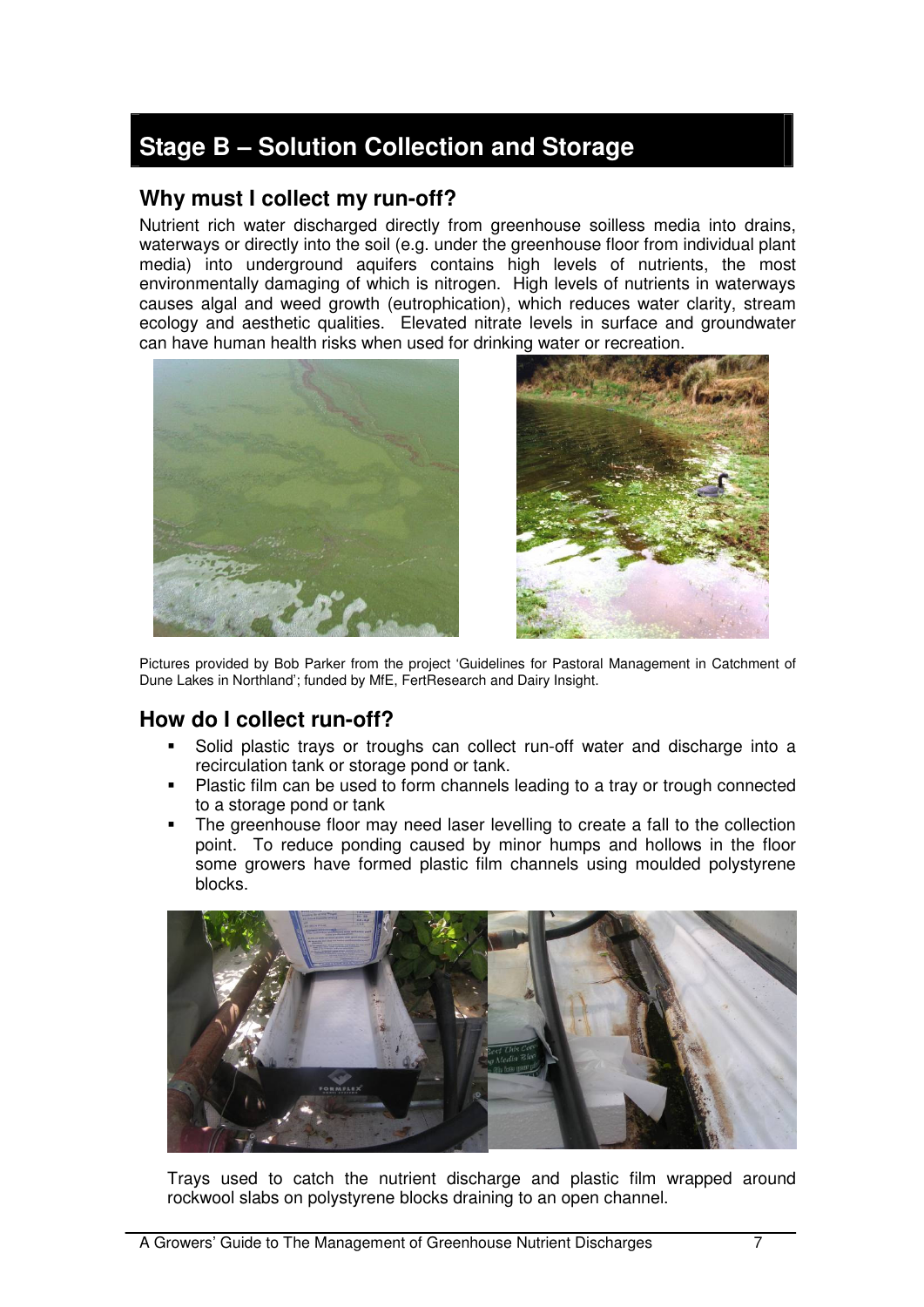### **How much tank or pond storage do I need?**

Storage may be in a tank or pond. The same principles apply to both.

- There must be sufficient storage to ensure that the solution is not applied to soil that is saturated by previous applications or rainfall.
- Generally there should be sufficient storage to hold 2 to 3 weeks discharged solution in winter or 1 weeks discharged solution in summer, whichever is the largest
- The requirement for summer storage is to allow for system repair and to avoid needing to irrigate every day
- The winter storage requirement is to avoid periods when the soil is saturated and surface ponding would occur
- The exact storage requirement can be determined using a nutrient discharge model<sup>1</sup> or manually from the Code of Practice page 13 and Fact Sheet 2 page 15.

 1 Contact Horticulture NZ for a free copy of the excel model "Greenhouse Nutrient Discharges".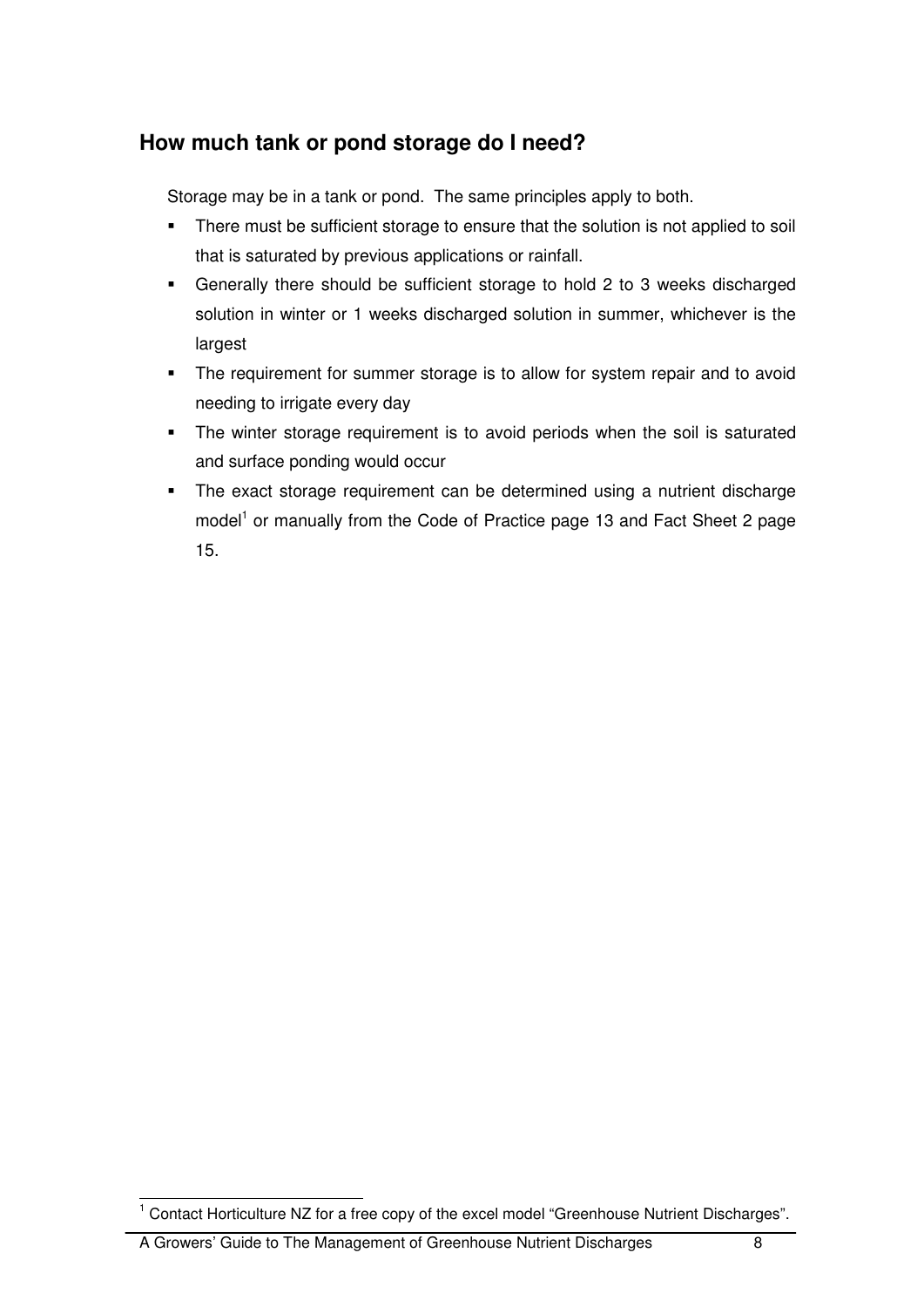### **Stage C – Land Application**

The most likely way growers will dispose of their collected nutrient solution is by irrigating it onto pasture, shelterbelts, hedgerows or another crop. There are a number of advantages with this approach:

- The waste solution becomes a valuable resource, significantly enhancing plant growth allowing higher stocking levels or higher yields from crops or harvested supplementary feed such as silage or hay
- Subject to the maximum nitrogen application rates and several other conditions, land application is a permitted activity (see RMA section below for a description of these conditions for Auckland, pg 10).

#### **Aspects to consider**

- There should be sufficient land area available to take into account the crops' ability to absorb nitrogen through the root zone. See the section below on calculating the area required.
- The solution can not be applied to a water logged soil (surface ponding)
- The irrigation must not result in drainage or runoff<br>The irrigation must be even
- The irrigation must be even
- Conduct soil tests to correct any nutrient imbalances
- Irrigate a larger area if it is found that nutrient imbalances (watch for high potassium levels) are occurring.

#### **How much land area do I need?**

- The required land area is based on the maximum annual nitrogen application rate of 150kgN/ha/year (up to 200kgN/ha/year can be applied to some soils, see RMA Plan Requirements below, or your Regional Council) and 30kgN/ha in any 31 day period. For some soil types and crops higher application rates are allowed, see the RMA section
- To determine the application area the concentration of nitrogen in the discharge solution must be known. A laboratory should be used to periodically measure a discharge sample or Merckoquant® test strips can be used (www.merck.co.nz/)
- Determine the total volume of solution to be released in a year. This can be done using a nutrient model<sup>2</sup> or manually from the Code on page 13 and Fact Sheet 2
- The area required can be determined (based on the maximum nitrogen application rate, the concentration of nitrogen in the solution and the volume being discharged) using a nutrient discharge model<sup>2</sup> or manually from the Code pages 14, 21 and 22 and Fact Sheet 5.

#### **Best management practice for land application**

- Details of released nutrient solution (volumes and concentrations of nutrients, particularly nitrogen), should be recorded regularly. Use the record sheets in the Code on pages 23, 24 and 25
- Avoid spraying too close to drains and waterways
- Regularly maintain your irrigation system
- Use soil moisture monitoring equipment (e.g. a tensiometer), a soil moisture monitoring service, or a water budget (see the Code Fact Sheet 7) to determine when to irrigate.

A Growers' Guide to The Management of Greenhouse Nutrient Discharges 9

**EXECTS**<br><sup>2</sup> Contact Horticulture NZ for a free copy of the excel model "Greenhouse Nutrient Discharges".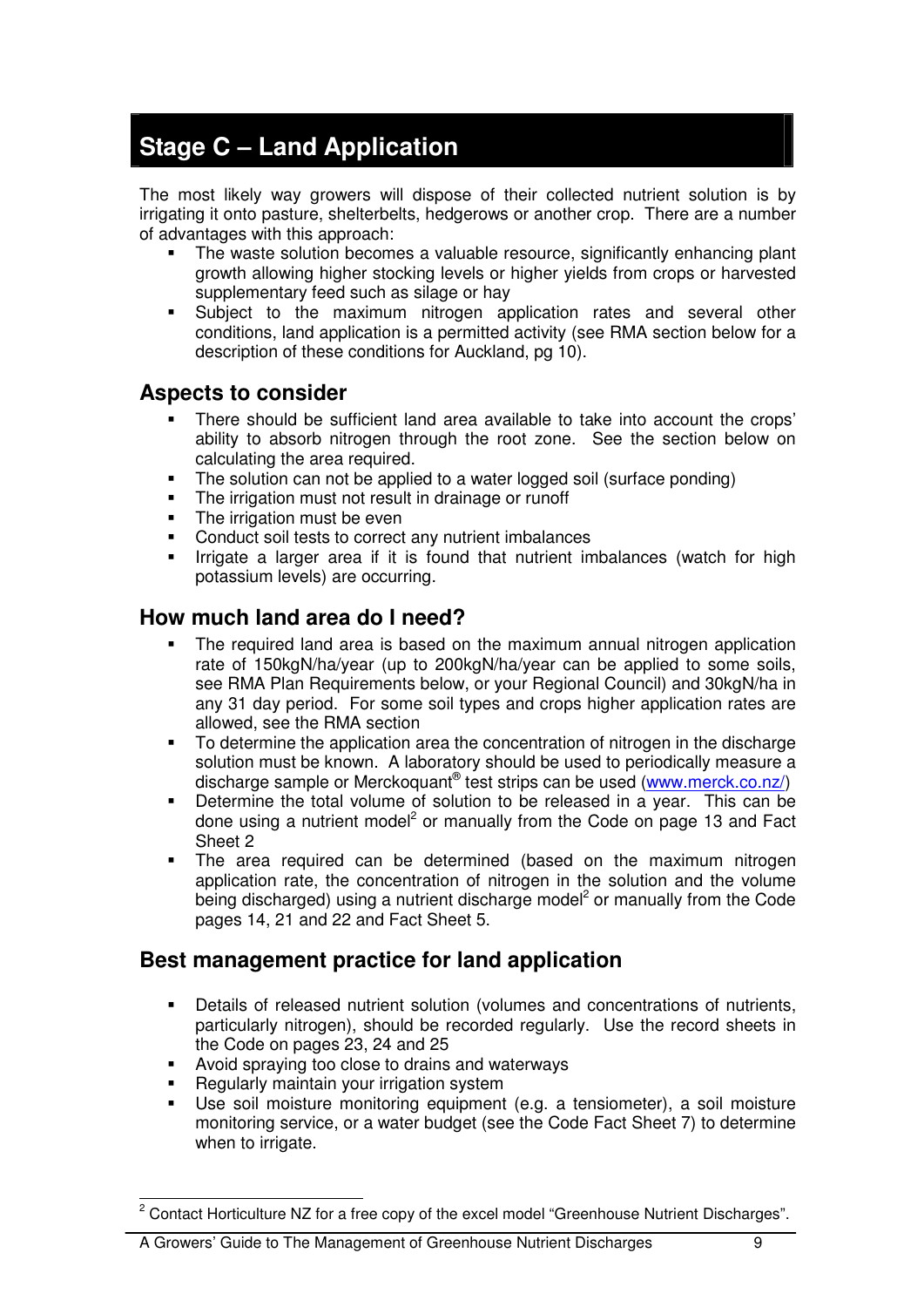### **RMA Plan Requirements**

The Auckland Regional Council's rules for discharges to land have been included in detail as many growers operate under these conditions and other councils around the country may tend to take a lead from Auckland on this issue. For the specific rules in other regions outside of Auckland or for discharges to water contact the relevant Regional Council.

#### **Auckland**

The Auckland Regional Air Land and Water Plan has a rule for managing discharges from production land activities, including greenhouse nutrient solution from soilless media. Through an appeal process between Horticulture New Zealand and Auckland Regional Council Rule 5.5.34 is likely to be amended to allow discharges from greenhouses up to 1 hectare subject to conditions in Rule 5.5.35.

The land application of greenhouse nutrient solution from greenhouses with a total floor area of 1 ha or less is a permitted activity if it meets the permitted activity conditions below.

Permitted Activities conditions of rule 5.5.35 are:

- There is no discharge into any surface water body (excluding an artificial wetland), or contamination of groundwater body
- Any discharge to land shall not result in hydraulic overloading (excluding within an artificial wetland)
- The nitrogen loading rate of the discharge, including any nitrogen contained in nitrogenous fertiliser, onto grazed pasture shall be:
	- At a rate not exceeding the equivalent of 150kgN/ha/year and 30kgN/ha in any 31 day period in those areas underlain by aeolian sands and volcanic basalt. (This includes Awhitu, Kaipara, Tapora, Pakiri, Omaha Flats, Pukekohe, Puni Waiuku, Bombay and Mangere).
	- At a rate not exceeding the equivalent of 200kgN/ha/year and 50kgN/ha in any 31 day period on soils other than those stated above
	- Nitrogen applications at rates in excess of those described above shall be considered to have complied with the rule if the application is consistent with crop uptake. This may be determined by an appropriate nutrient budget.
- The nitrogen loading rate of the discharge including any nitrogen contained in nitrogenous fertiliser onto ground other than grazed pasture, shall be in a manner and at a rate that does not exceed the reasonable nitrogen requirements of the crop being grown.
- The discharge is not an environmentally hazardous substance
- The discharge shall not result in any significant adverse effects from the spread of pathogens or the attraction of pests.
- There shall be contingency measures in place to ensure that there is no contravention of rule 5.5.34 in the event of system failure.
- Explanation: The contingency plan shall be implemented in the event of system failure or inclement weather conditions preventing land application, and consideration must be given to alternative options of storage and/or disposal in the event that normal land application cannot be undertaken.
- The payment of the Permitted Activity financial contribution
- A Rural Waste 'Permitted Activity Notification Form' shall be submitted to the ARC. A Rural Waste 'Permitted Activity Notification Form' must include: